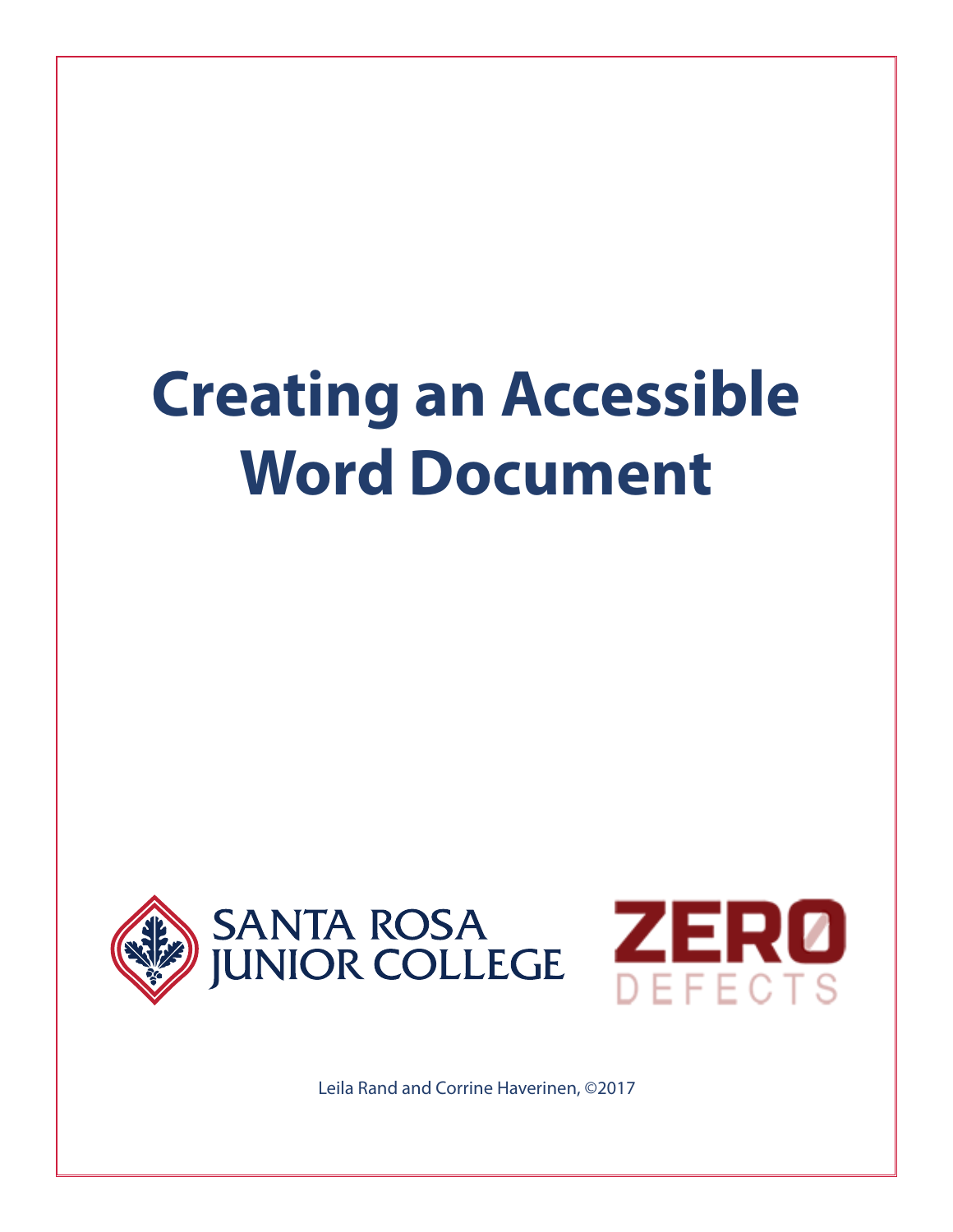## **Title the Document:**

Add an official title to the document in File>Info. The title field is on the right side of the page under "Properties".

| $\bigodot$                      | Document1 - Word                                                                                                                                                                                                                                                      | $2 -$<br>Rand, |
|---------------------------------|-----------------------------------------------------------------------------------------------------------------------------------------------------------------------------------------------------------------------------------------------------------------------|----------------|
| Info<br>New                     | Info                                                                                                                                                                                                                                                                  |                |
| Open<br>Save                    | <b>Protect Document</b><br>Properties *<br>D<br>Control what types of changes people can make to this document.<br>Size<br>Not saved yet<br>Protect<br>$\overline{2}$<br>Pages<br>Document *<br>69<br>Words                                                           |                |
| Save As<br>Save as Adobe<br>PDF | Total Editing Time 27 Minutes<br>Title<br>Add a title<br>Inspect Document<br>$\bigcirc$<br>Tags<br>Add a tag<br>Before publishing this file, be aware that it contains:<br>Comments<br>Add comments<br>Check for<br>Document properties and author's name<br>Issues * |                |
| Print<br>Share                  | Characters formatted as hidden text<br><b>Related Dates</b><br>Content that people with disabilities are unable to read<br>Last Modified<br>Created<br>Today, 2:31 PM                                                                                                 |                |
| Export<br>Close                 | Versions<br><b>To</b><br><b>Last Printed</b><br>There are no previous versions of this file.<br>Manage<br><b>Related People</b><br>Versions *                                                                                                                         |                |
| Account                         | Author<br>Rand, Leila<br>Add an author                                                                                                                                                                                                                                |                |
| Options                         | Last Modified By<br>Not saved yet<br><b>Show All Properties</b>                                                                                                                                                                                                       |                |
|                                 |                                                                                                                                                                                                                                                                       |                |
|                                 |                                                                                                                                                                                                                                                                       |                |

#### **Images:**

Screen reader users won't get any information about an image unless you use alternative text.

Insert yor picture, then right-click on it and choose "Format Picture". Choose the "Layout & Properties" tab and type in your descriptive text in the Description box. If the picture has text in it, make sure to put that text in. Do not type anything into the Title field, as it will interfere with the Description being read.

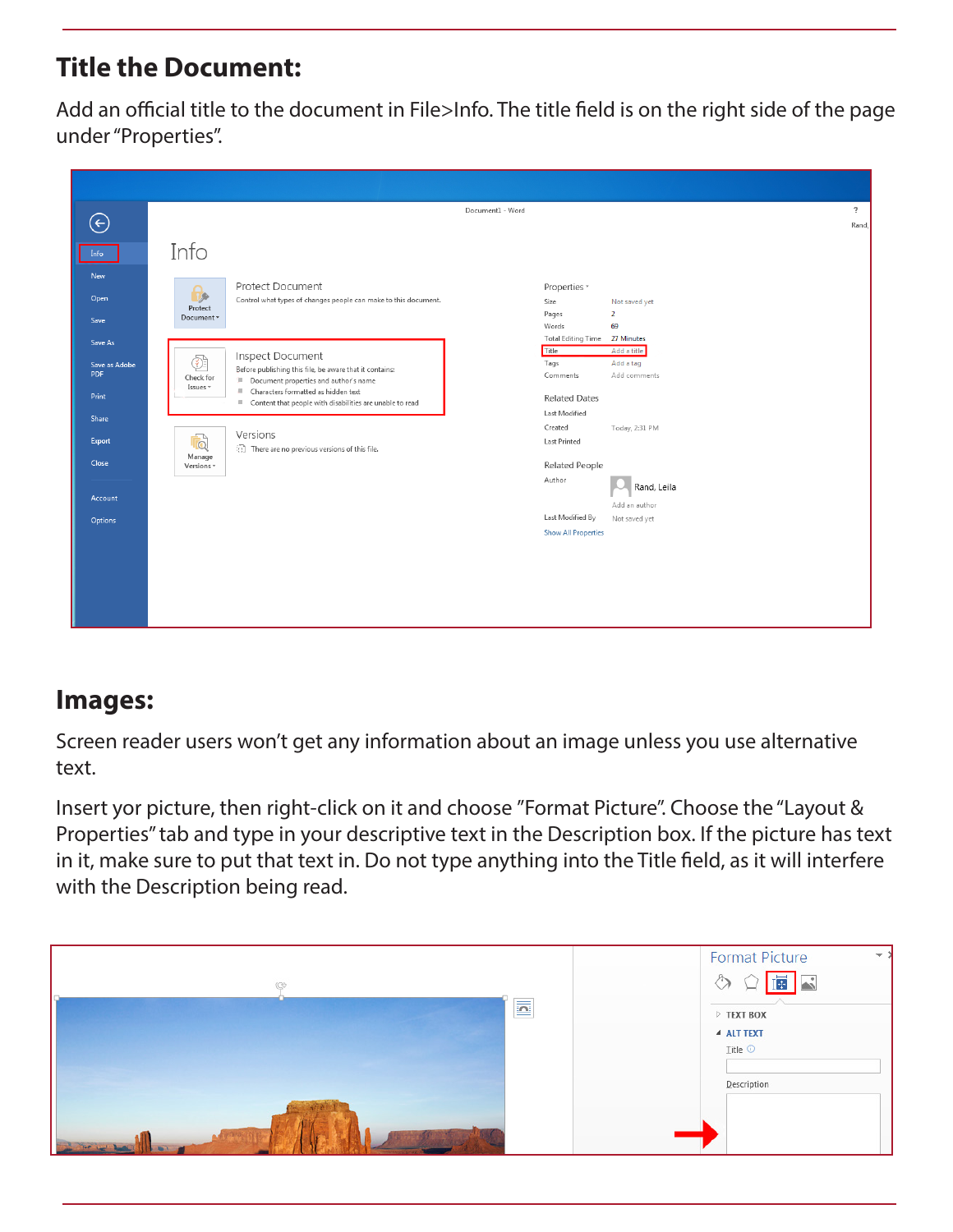# **Headings:**

Headings are very important for document accessibility - they allow screen readers to scan a page or jump to content. Do not simulate headings by just adding bold to text. Use true styles in Word, such as Heading 1, Heading 2, Heading 3, etc.

Create your heading text first, then you can set it as a heading in two ways:

- If you want to use custom styling, style the text the way you want, then right click on Heading 1 or Heading 2 up in the Home ribbon. Click "update heading to match selection"
- If the heading style is already set the way you like, select the text and hit control-alt-1 for Heading 1, control-alt-2 for Heading 2, etc.
- If Heading 3, Heading 4, etc. are not showing in the ribbon, they will show up after you assign the heading tag that precedes them in the hierarchy. In other words, once you tag someting as an H2, H3 will appear in the ribbon, when you assign an H3 H4 will appear, and so on.



# **Lists:**

Make sure to use the list functions in the Paragraph ribbon under Home - ordered, bulleted or multilevel. Don't use spaces, tabs or shapes to create lists. Be sure to use the Increase or Decrease Indents icons to change the level of a list item.

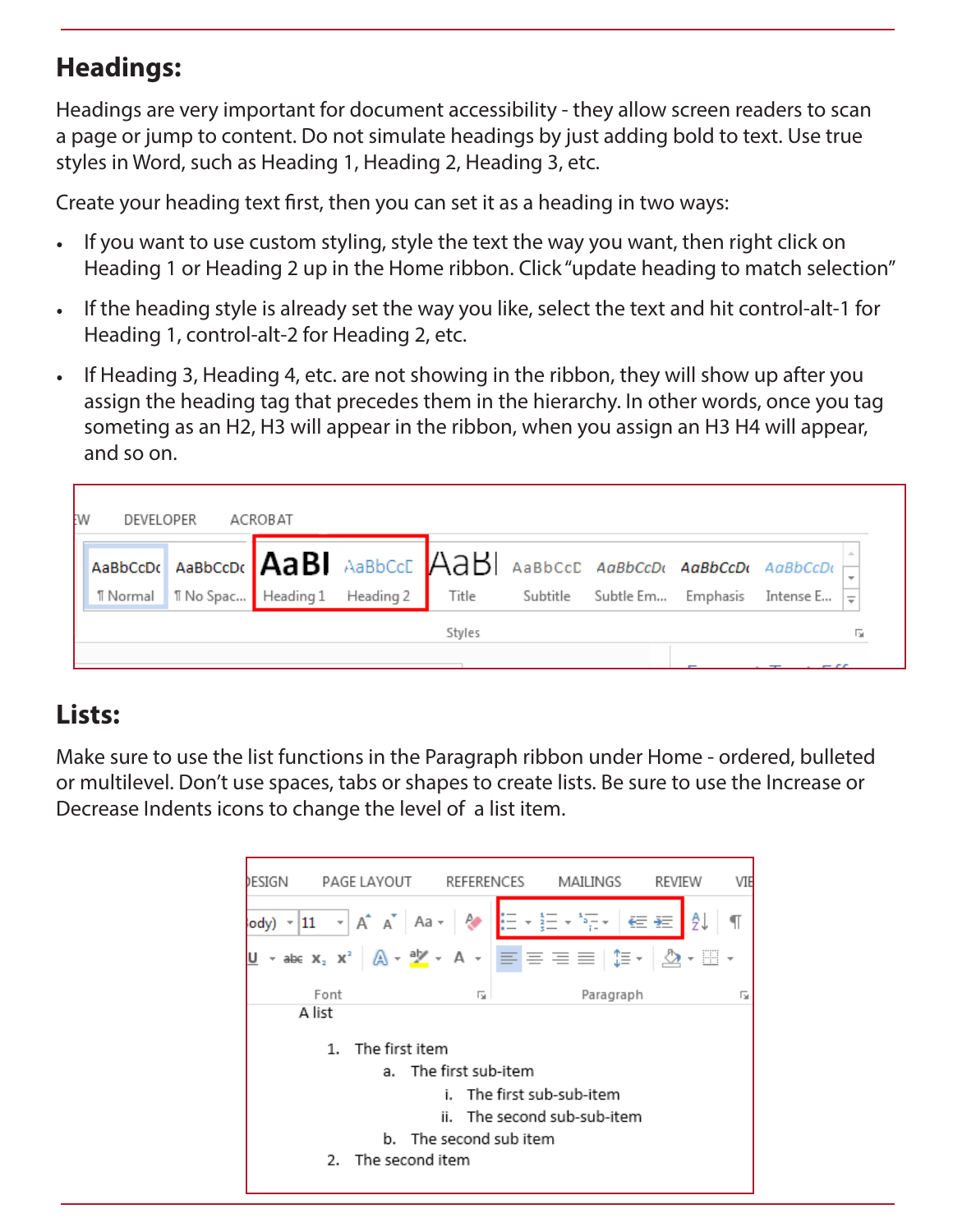### **Tables:**

Julia

12

Use tables for data, not for layout. Avoid using tabs or spaces; if the content is data, a table is better. Simple tables are best. Don't nest tables. Avoid lines or boxes directly above or below your table, they will get read as part of the table.

To make a simple table accessible,:

- 1. Right click on the table and choose "Table Properties". Click on the "Row" tab. Check the box "Repeat as header row at the top of each page." For an existing table that goes onto another page, highlight the header row then go to table properties and check "Repeat as header row at the top of each page."
- 2. Choose the "Alt Text" tab and add a title for the table.



Cubs

3

Jones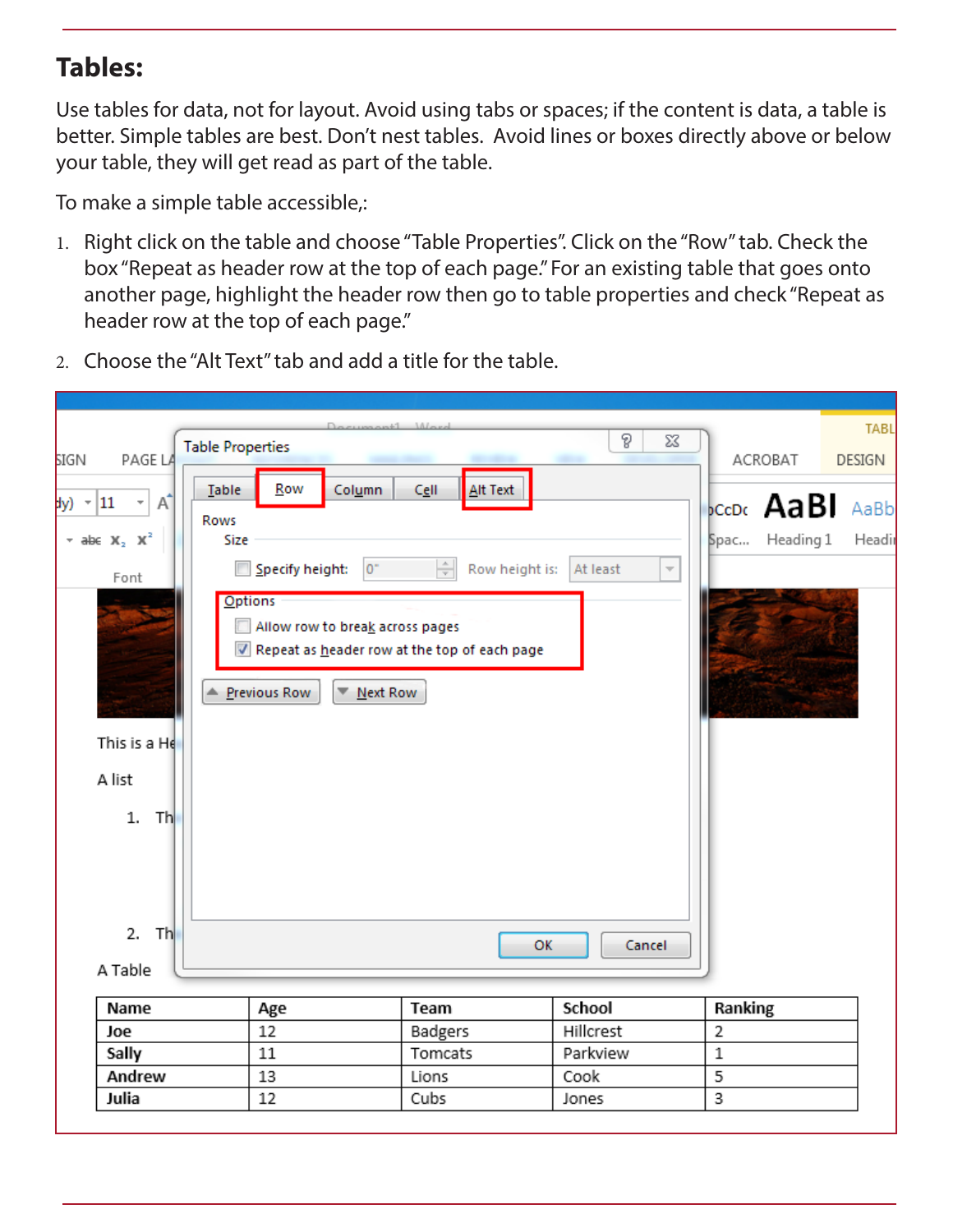# **Links:**

Use clear, unique text for links. Avoid generic langauge like "click here" which is confusing to screen readers. Avoid URLs.

|       | DESIGN        | PAGE LAYOUT                      | <b>REFERENCES</b>                          | MAILINGS                     | REVIEW | VIEW                         | <b>DEVELOPER</b>                                  | AC |
|-------|---------------|----------------------------------|--------------------------------------------|------------------------------|--------|------------------------------|---------------------------------------------------|----|
| tures | 曲<br>Pictures | Z TED<br>$\overline{\mathbf{v}}$ | Online Shapes SmartArt Chart Screenshot    | Store<br>My Apps - Wikipedia | W      | بسسم<br>ਿ<br>Online<br>Video | <b>B</b> Hyperlink<br>Bookmark<br>Cross-reference |    |
|       | Illustrations |                                  |                                            | Add-ins                      |        | Media                        | Links                                             |    |
|       |               |                                  | More information about word accessibility. |                              |        |                              |                                                   |    |

# **Word Accessibility Checker:**

- 1. File>Info> Inspect Document
- 2. Choose "Check for Issues"
- 3. Choose "Check Accessibility"
- 4. Fix the issues per the Inspection Results

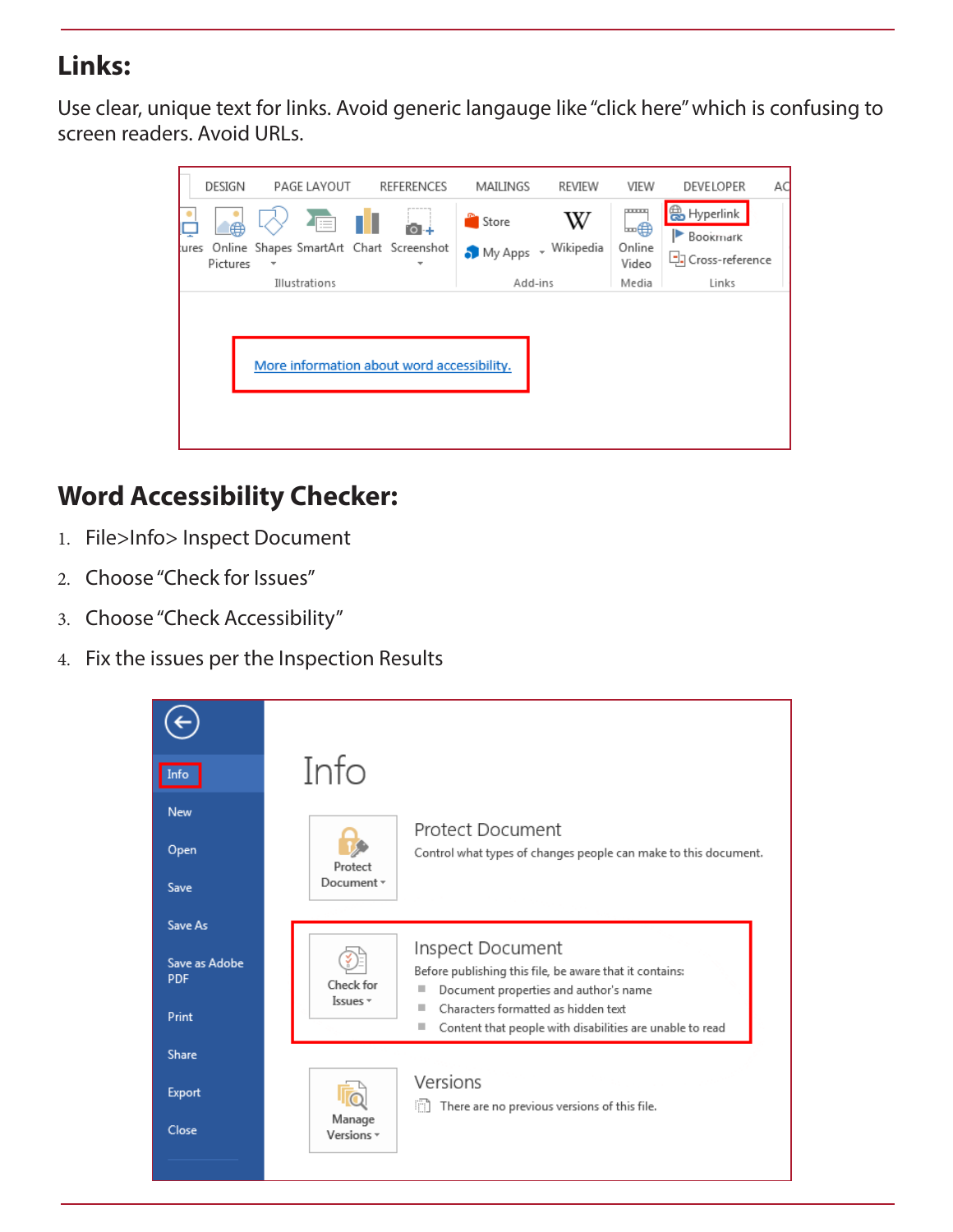### **Export as PDF:**

**It's best to use the Acrobat tab in your ribbon, if it is there.** 

| $5 - 0 =$<br>$W =$<br>FILE<br>HOME                           | <b>INSERT</b><br>DESIGN                                               | PAGE LAYOUT                                                               | <b>REFERENCES</b> | MAILINGS                                                | <b>REVIEW</b>                  | VIEW | Document1 - Word<br>DEVELOPER | <b>ACROBAT</b> |  |  |
|--------------------------------------------------------------|-----------------------------------------------------------------------|---------------------------------------------------------------------------|-------------------|---------------------------------------------------------|--------------------------------|------|-------------------------------|----------------|--|--|
| $\sqrt{8-}$<br>Create Preferences<br>PDF<br>Create Adobe PDF | L.<br>Mail<br>Create and<br>Attach to Email Merge<br>Create and Email | Create and Send For<br>Shared Commenting Comments v<br>Review And Comment | G<br>Acrobat      | Create PDF and<br>Run Action *<br>Create and Run Action | - 6<br>Embed<br>Flash<br>Flash |      |                               |                |  |  |
|                                                              |                                                                       |                                                                           |                   |                                                         |                                |      |                               |                |  |  |
|                                                              |                                                                       |                                                                           |                   |                                                         |                                |      |                               |                |  |  |

If it's not, try using this method to add it (it only works some of the time in my experience):

- 1. Click File > Options > Add-ins > Manage: COM Add-ins (at the bottom) > Go.
- 2. If the check box for Adobe PDF is clear, select it, and click OK.

3. If the check box for Adobe PDF is already selected, clear it, close the program, and then reopen it. Follow the path in step one, and then select the check box for Adobe PDF. Click OK.